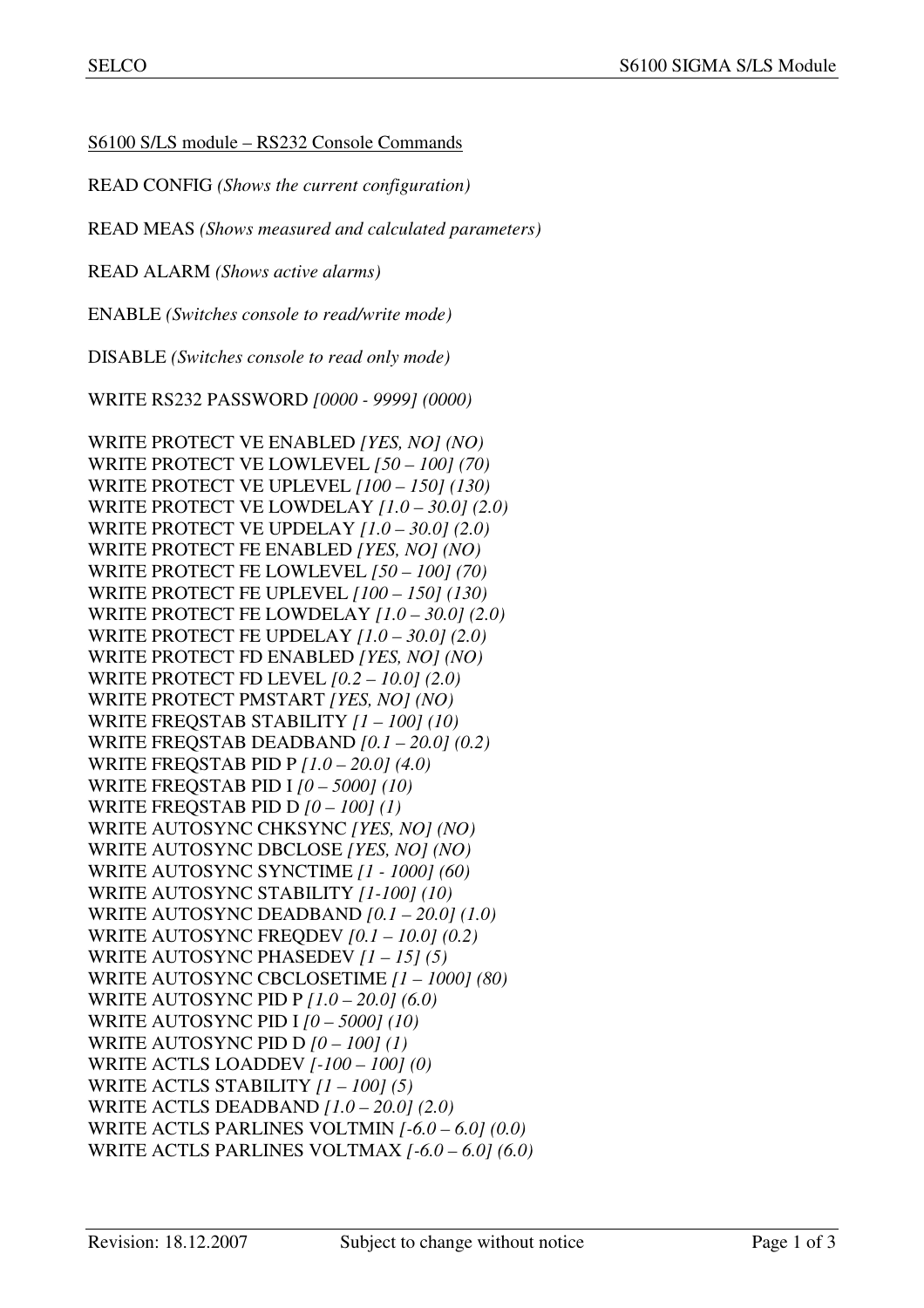WRITE ACTLS RAMPTIME *[1 - 100] (20)*  WRITE ACTLS RAMPSTABILITY *[1 – 100] (10)*  WRITE ACTLS CBTRIPLEVEL *[1 – 50] (5)* WRITE ACTLS PID P *[1.0 – 20.0] (1.0)*  WRITE ACTLS PID I *[0 – 5000] (10)*  WRITE ACTLS PID D *[0 – 100] (1)*  WRITE VOLTSTAB STABILITY *[1 – 100] (10)*  WRITE VOLTSTAB DEADBAND *[0.1 – 20.0] (0.2)*  WRITE VOLTSTAB PID P *[1.0 – 20.0] (1.0)*  WRITE VOLTSTAB PID I *[0 – 5000] (10)*  WRITE VOLTSTAB PID D *[0 – 100] (1)*  WRITE VOLTMATCH STABILITY *[1 – 100] (5)*  WRITE VOLTMATCH DEADBAND *[0.1 – 20.0] (2.0)*  WRITE VOLTMATCH PID P *[1.0 – 20.0] (1.0)*  WRITE VOLTMATCH PID I *[0 – 5000] (10)*  WRITE VOLTMATCH PID D *[0 – 100] (1)*  WRITE REACTLS LOADDEV *[-100 – 100] (0)*  WRITE REACTLS STABILITY *[1 – 100] (5)* WRITE REACTLS DEADBAND *[1.0 – 20.0] (2.0)*  WRITE REACTLS PARLINES VOLTMIN *[-6.0 – 6.0] (0.0)* WRITE REACTLS PARLINES VOLTMAX *[-6.0 – 6.0] (6.0)*  WRITE REACTLS RAMPTIME *[1 - 100] (20)*  WRITE REACTLS RAMPSTABILITY *[1 – 100] (10)* WRITE REACTLS CBTRIPLEVEL *[1 – 50] (5)*  WRITE REACTLS PID P *[1.0 – 20.0] (1.0)*  WRITE REACTLS PID I *[0 – 5000] (10)*  WRITE REACTLS PID D *[0 – 100] (1)*  WRITE IORELAYS ALARMRELAYFUNC *[SYS, SYSPROT] (SYS)* WRITE IORELAYS CBTRIP CONTACT *[ND, NE] (NE)*  WRITE IORELAYS STARTSIGNAL *[CONT, PULSE] (CONT)*  WRITE IORELAYS STARTPULSE *[100 - 5000] (1000)* WRITE IORELAYS STARTTIMEOUT *[0 – 5000] (10)* WRITE IORELAYS STOPSIGNAL *[CONT, PULSE] (CONT)*  WRITE IORELAYS STOPPULSE *[100 - 5000] (1000)* WRITE IORELAYS STOPDELAY *[0 – 10000] (5)* WRITE SYS SPEEDCTRL ENABLED *[YES, NO] YES)*  WRITE SYS SPEEDCTRL MODE *[GOVCTRL, FREQOUT] (GOVCTRL)* WRITE SYS SPEEDCTRL OUT *[SPEEDRELAY, ANAOUT1] (SPEEDRELAY)*  WRITE SYS SPEEDCTRL MINPULSE *[10 – 10000] (250)*  WRITE SYS SPEEDCTRL DUTYCYCLE *[0.0 – 25.5] (2.0)* WRITE SYS SPEEDCTRL ANAOUT SIGNAL *[VOLT, CUR, PWM] (VOLT)*  WRITE SYS SPEEDCTRL ANAOUT VOLTMIN *[-10.000 – 10.000] (-5.000)*  WRITE SYS SPEEDCTRL ANAOUT VOLTMAX *[-10.000 – 10.000] (5.000)*  WRITE SYS SPEEDCTRL ANAOUT CURMIN *[0.000 – 24.000] (4.000)*  WRITE SYS SPEEDCTRL ANAOUT CURMAX *[0.000 – 24.000] (20.000)*  WRITE SYS SPEEDCTRL PWMOUT FREQ *[100 – 32000] (500)*  WRITE SYS SPEEDCTRL PWMOUT VOLTMAX *[-8.000 – 8.000] (8.000)*  WRITE SYS VOLTCTRL ENABLED *[YES, NO] (NO)*